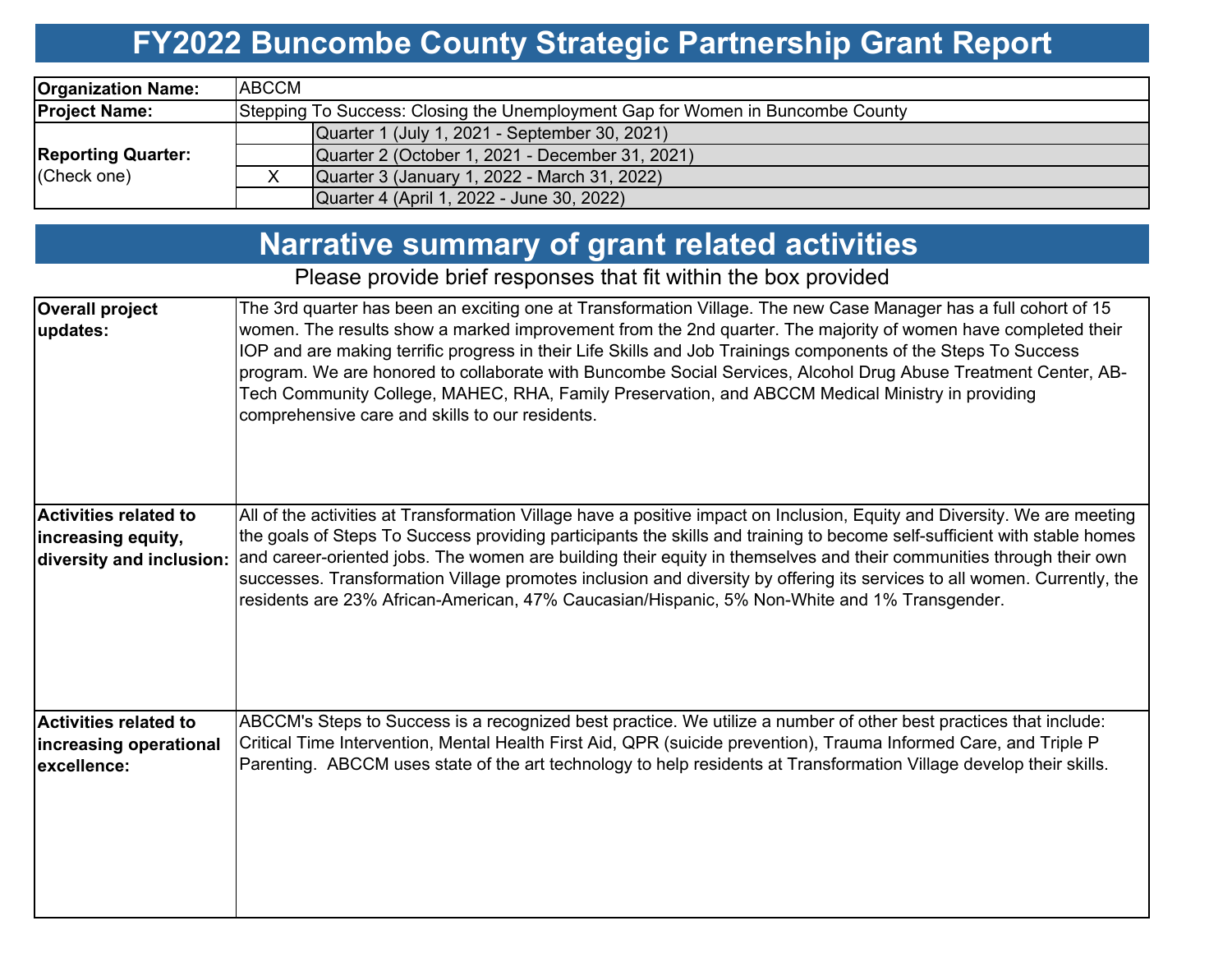### **FY2022 Buncombe County Strategic Partnership Grant Report**

| <b>Organization Name:</b>                | <b>ABCCM</b>                                                                   |  |  |  |  |  |  |  |
|------------------------------------------|--------------------------------------------------------------------------------|--|--|--|--|--|--|--|
| <b>Project Name:</b>                     | Stepping To Success: Closing the Unemployment Gap for Women in Buncombe County |  |  |  |  |  |  |  |
| <b>Reporting Quarter:</b><br>(Check one) | Quarter 1 (July 1, 2021 - September 30, 2021)                                  |  |  |  |  |  |  |  |
|                                          | Quarter 2 (October 1, 2021 - December 31, 2021)                                |  |  |  |  |  |  |  |
|                                          | Quarter 3 (January 1, 2022 - March 31, 2022)                                   |  |  |  |  |  |  |  |
|                                          | Quarter 4 (April 1, 2022 - June 30, 2022)                                      |  |  |  |  |  |  |  |

### **Progress toward annual goals**

|                                                    | Please only include new data for the specific quarter |           |                  |                  |                  |                                                 |
|----------------------------------------------------|-------------------------------------------------------|-----------|------------------|------------------|------------------|-------------------------------------------------|
| <b>Measure</b>                                     | <b>Annual Goal</b>                                    | Quarter 1 | <b>Quarter 2</b> | <b>Quarter 3</b> | <b>Quarter 4</b> | <b>Progress</b><br>toward<br><b>Annual Goal</b> |
| Percent of participants indicating positive growth |                                                       |           |                  |                  |                  |                                                 |
| as measured by the Self-Sufficiency Matrix         | 90%                                                   | 99%       | 94%              | 96%              |                  | 96%                                             |
| Percent of participants attending at least 4 life  |                                                       |           |                  |                  |                  |                                                 |
| skills classes                                     | 90%                                                   | 92%       | 55%              | 90%              |                  | 79%                                             |
| Percent of participants who have satisfactory      |                                                       |           |                  |                  |                  |                                                 |
| progress in their training program                 | 85%                                                   | 93%       | 48%              | 95%              |                  | 79%                                             |
| Percent of participants who obtain a job in their  |                                                       |           |                  |                  |                  |                                                 |
| selected field of training                         | 80%                                                   | 75%       | 53%              | 87%              |                  | 72%                                             |

### **Comments:**

Our residents are completing IOP and SACOT programs, achieving stability, and maintaining sobriety. After progressing through this first phase of our program, then residents are participating in life skills classes and job training. Many are finding a good job in their field of training. We are proud and honored to support our program graduates whose determination and perseverance in working on their Steps to Success have lead them to become successfully housed, employed, and in healthy relationships, as indicated in the performance report.